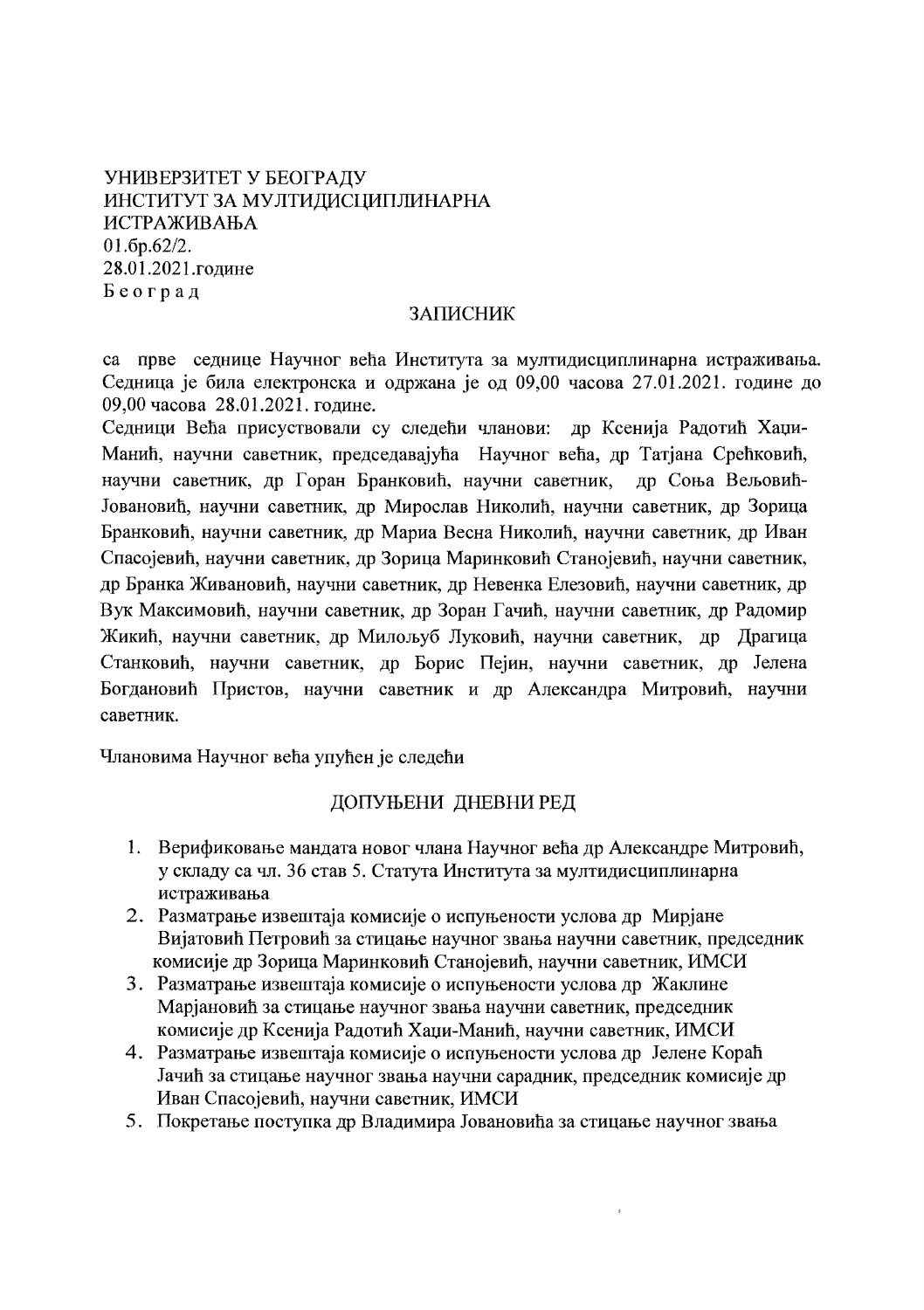виши научни сарадник

- 6. Покретање поступка др Мирослава Никчевића за реизбор у научно звање виши научни сарадник
- 7. Покретање поступка Јелене Ђорђевић, мастер биолога, за стицање истраживачког звања истраживач-сарадник
- 8. Покретање поступка Николе Шушића, мастер инжењера шумарства, за стицање истраживачког звања истраживач-сарадник
- Покретање поступка Александра Малешевића, мастер хемичара, за стицање 9. истраживачког звања истраживач-сарадник
- 10. Разматрање извештаја комисије о испуњености услова Ненада Николића за стицање звања стручни саветник, председник комисије др Милољуб Луковић, научни саветник, ИМСИ
- 11. Молба др Стефана Скорића, вишег научног сарадника, за покретање поступка вредновања поглавља у монографији
- 12. Молба др Данице Стојиљковић, научног сарадника, за давање сагласности за учешће на конференцији "SPACE International Conference 2021 on Architectural design and Theory"
- 13. Покретање поступка др Љиљане Костић Крављанац за стицање научног звања виши научни сарадник

Председавајућа Научног већа др Ксенија Радотић Хаџи-Манић, констатовала је да постоји кворум. Допуњени Дневни ред је усвојен већином гласова.

## Тачка 1.

Чланови Научног већа обавештени су да је др Александра Митровић стекла звање научни саветник па је у складу са чл. 36. Статута Института за мултидисциплинарна истраживања верификована као члан Научног већа.

## Тачка 2.

Комисија у саставу: др Зорица Маринковић Станојевић, научни саветник, ИМСИ, др Милољуб Луковић, научни саветник, ИМСИ, и др Жељко Деспотовић, научни саветник, Институт Михајло Пупин, поднела је извештај о испуњености услова др Мирјане Вијатовић Петровић, за стицање научног звања научни саветник. У изјашњавању о предлогу одлуке учествовали су сви чланови Научног већа. Научно веће је, једногласно, донело следећу

# ОДЛУКУ

1. Утврђује  $ce$ предлог за стицање научног звања научни саветник др Мирјане Вијатовић Петровић.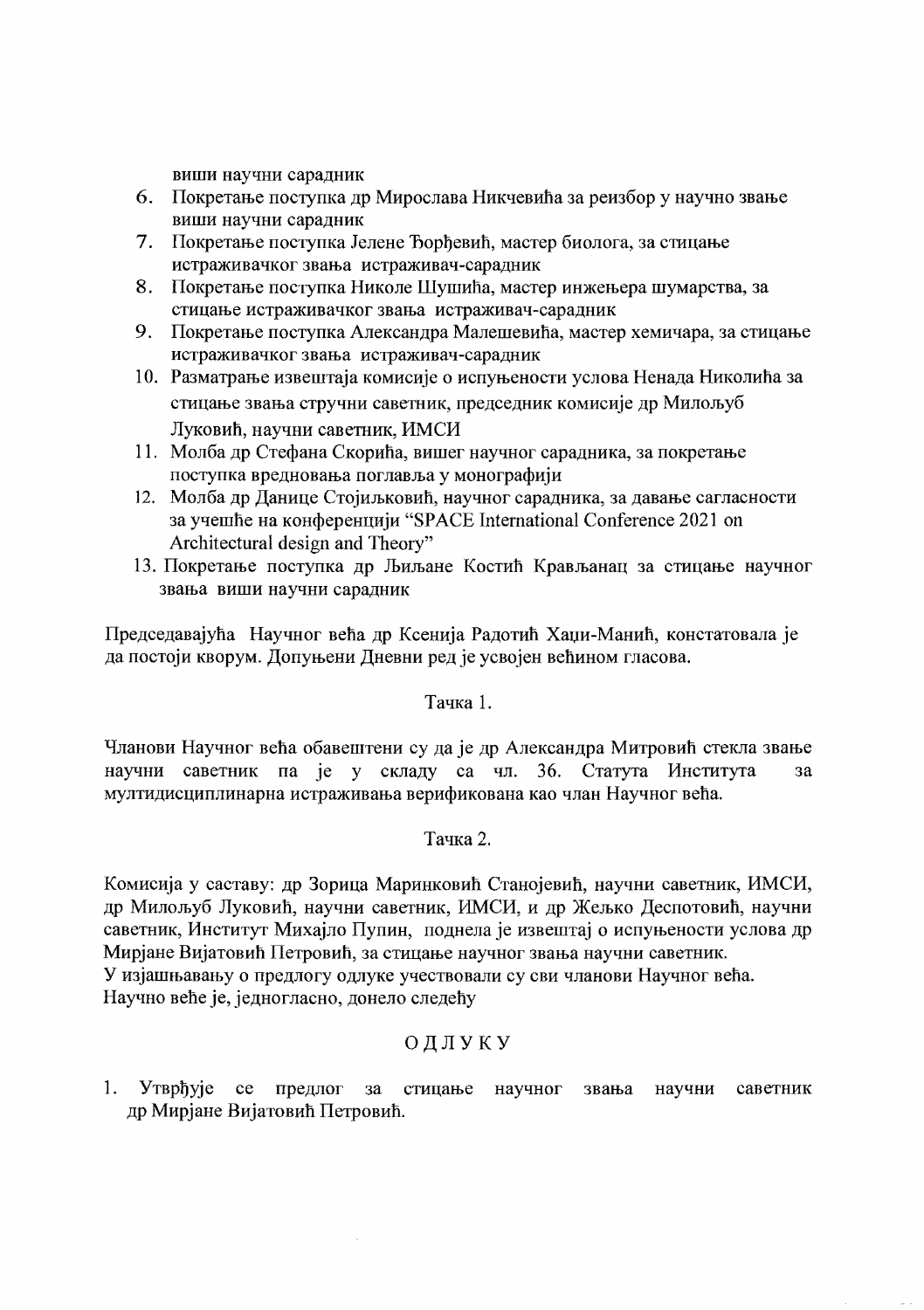2. Ову одлуку са документацијом доставити Матичном научном одбору за хемију и Комисији за стицање научних звања које образује Министарство просвете, науке и технолошког развоја Републике Србије

#### Тачка 3.

Комисија у саставу: др Ксенија Радотић Хаџи-Манић, научни саветник, ИМСИ, др Бранка Живановић, научни саветник, ИМСИ, и др Елмира Саљников, нучни саветник, Институт за земљиште, поднела је извештај о испуњености услова др Жаклине Марјановић, за стицање научног звања научни саветник. Научно веће је, једногласно, донело следећу

### ОДЛУКУ

- 1. Утврђује се предлог за стицање научног звања научни саветник др Жаклине Марјановић.
- Ову одлуку са документацијом доставити Матичном научном одбору за 2. биологију и Комисији за стицање научних звања које образује Министарство просвете, науке и технолошког развоја Републике Србије.

#### Тачка 4.

Комисија у саставу: др Иван Спасојевић, научни саветник, ИМСИ, др Јелена Богдановић Пристов, научни саветник, ИМСИ, и др Сања Гргурић Шипка, редовни професор, Хемијски факултет, поднела је извештај о испуњености услова др Јелене Кораћ Јачић, за стицање научног звања научни сарадник. Научно веће је, једногласно, донело следећу

## ОДЛУКУ

- 1. Утврђује се предлог  $3a$ стицање научног звања научни сарадник др Јелене Кораћ Јачић.
- 2. Ову одлуку са документацијом доставити Матичном научном одбору за хемију Министарства просвете, науке и технолошког развоја Републике Србије.

#### Тачка 5.

Научно веће је, већином гласова, донело следећу

### ОДЛУКУ

1. Образује се комисија за спровођење поступка за стицање научног звања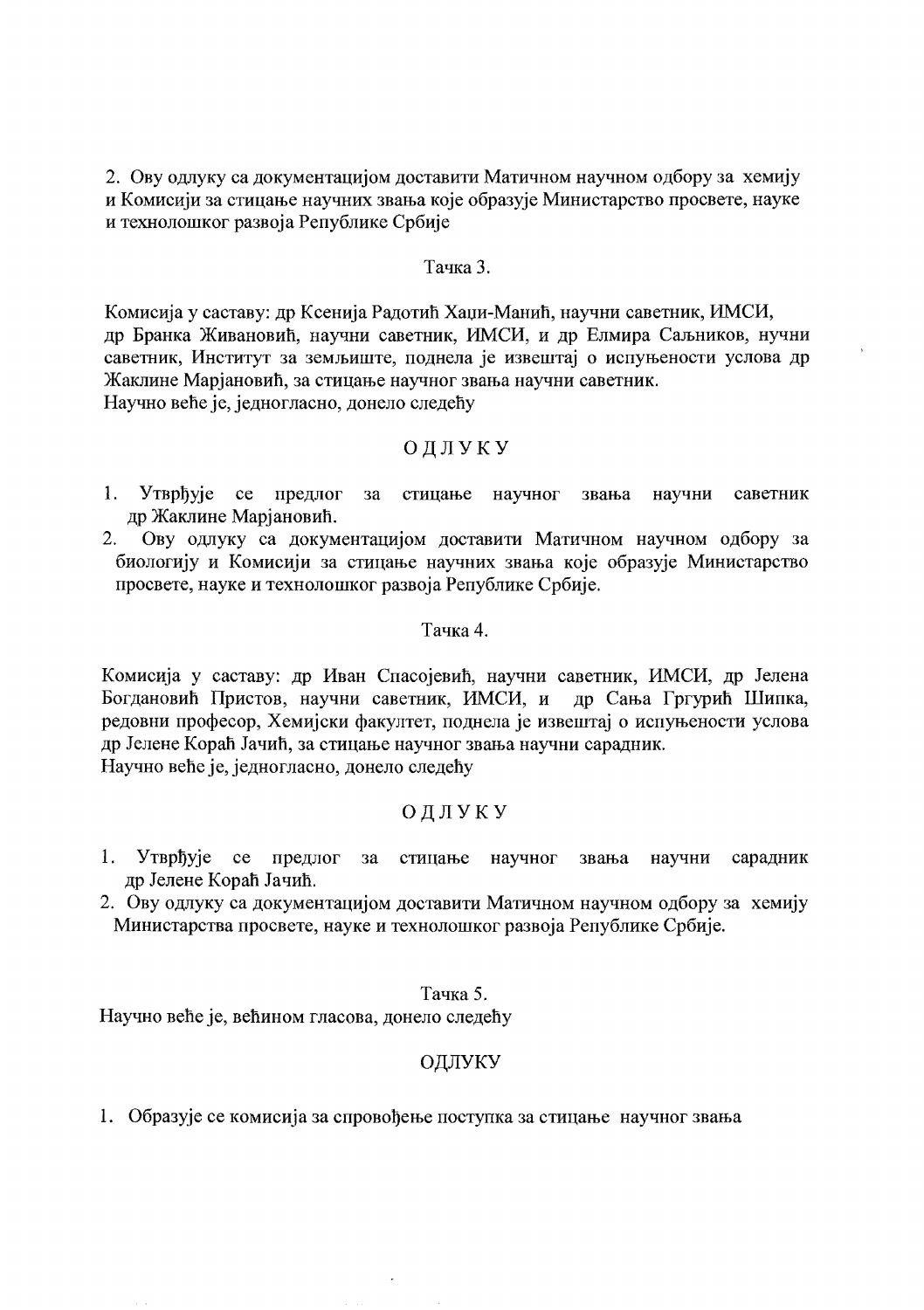виши научни сарадник др Владимира Јовановића.

2. У комисију из тачке 1. ове одлуке именују се:

- 1. др Радомир Жикић, научни саветник, ИМСИ,
- 2. др Мирослав Николић, научни саветник, ИМСИ,
- 3. др Марко Спасеновић, виши научни сарадник, ИХТМ,
- 4. др Жељко Шљиванчанин, научни саветник, Институт за нуклеарне науке "Винча", дописни члан САНУ.

3. Комисија из тачке 2. ове одлуке дужна је да, у року од 30 дана, поднесе Научном већу Института извештај, који мора да садржи:

- биографске податке,
- преглед стручног и научног рада,
- оцену научног и стручног рада за претходни изборни период,
- оцену да ли су испуњени услови за стицање звања,
- предлог за стицање звања.

У комисију из тачке 1. ове одлуке именују се:

### Тачка 6.

Научно веће је, једногласно, донело следећу

## ОДЛУКУ

1. Образује се комисија за оцену испуњености услова за реизбор у научно звање виши научни сарадник др Мирослава Никчевића.

2. У комисију из тачке 1. ове одлуке именују се:

- 1. др Зоран Гачић, научни саветник, ИМСИ,
- 2. др Мирјана Ленхардт, научни саветник, ИБИСС,
- 3. др Александар Хегедиш, научни саветник, ИМСИ.

3. Комисија из тачке 2. ове одлуке дужна је да, у року од 30 дана, поднесе Научном већу Института извештај, који мора да садржи:

- биографске податке.
- преглед стручног и научног рада,
- оцену научног и стручног рада за претходни изборни период,
- оцену да ли су испуњени услови за стицање звања,
- предлог за стицање звања.

### Тачка 7.

Научно веће је, једногласно, донело следећу

# ОДЛУКУ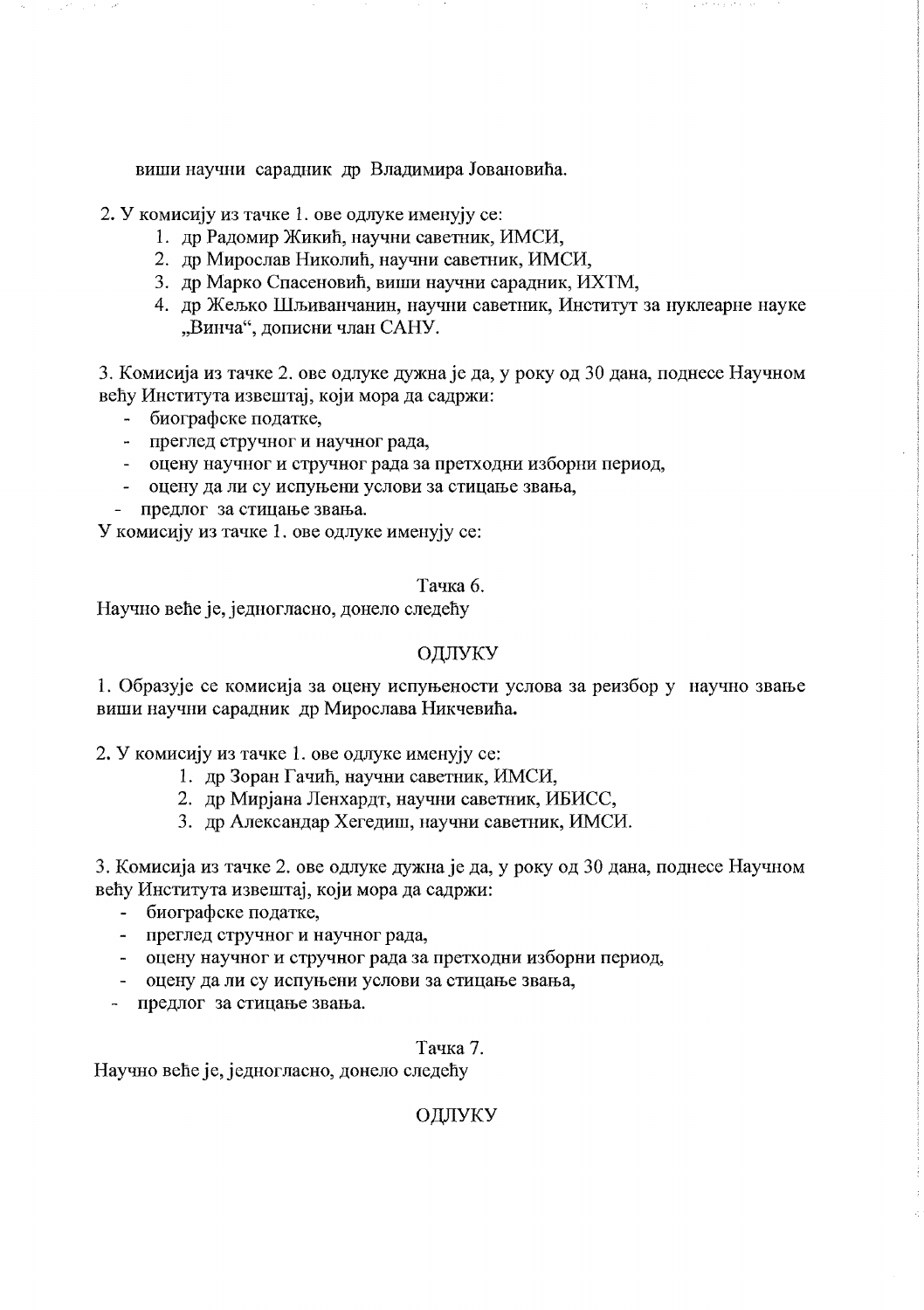1. Образује се комисија за спровођење поступка за стицање истраживачког звања истраживач-сарадник Јелене Ђорђевић.

2. У комисију из тачке 1. ове одлуке именују се:

- 1. др Бранка Вуковић-Гачић, редовни професор, Биолошки факултет,
- 2. др Мирјана Ленхардт, научни саветник, ИБИСС,
- 3. др Зоран Гачић, научни саветник, ИМСИ.
- 3. Комисија из тачке 2. ове одлуке дужна је да, у року од 30 дана, поднесе Научном већу Института извештај, који мора да садржи:
	- биографске податке,
	- преглед стручног и научног рада и оцену тога рада за претходни изборни период,
	- оцену да ли су испуњени услови за стицање звања,
	- предлог Научном већу за стицање звања.

### Тачка 8.

Научно веће је, једногласно, донело следећу

## ОДЛУКУ

1. Образује се комисија за спровођење поступка за стицање истраживачког звања истраживач- сарадник Николе Шушића.

2. У комисију из тачке 1. ове одлуке именују се:

- 1. др Соња Вељовић Јовановић, научни саветник, ИМСИ,
- 2. др Драгица Станковић, научни саветник, ИМСИ,
- 3. др Мартин Бобинац, редовни професор, Шумарски факултет.
- 3. Комисија из тачке 2. ове одлуке дужна је да, у року од 30 дана, поднесе Научном већу Института извештај, који мора да садржи:
	- биографске податке,
	- преглед стручног и научног рада и оцену тога рада за претходни изборни период,
	- оцену да ли су испуњени услови за стицање звања,
	- предлог Научном већу за стицање звања.

### Тачка 9.

Научно веће је, једногласно, донело следећу

 $\mathcal{L}$ 

## ОДЛУКУ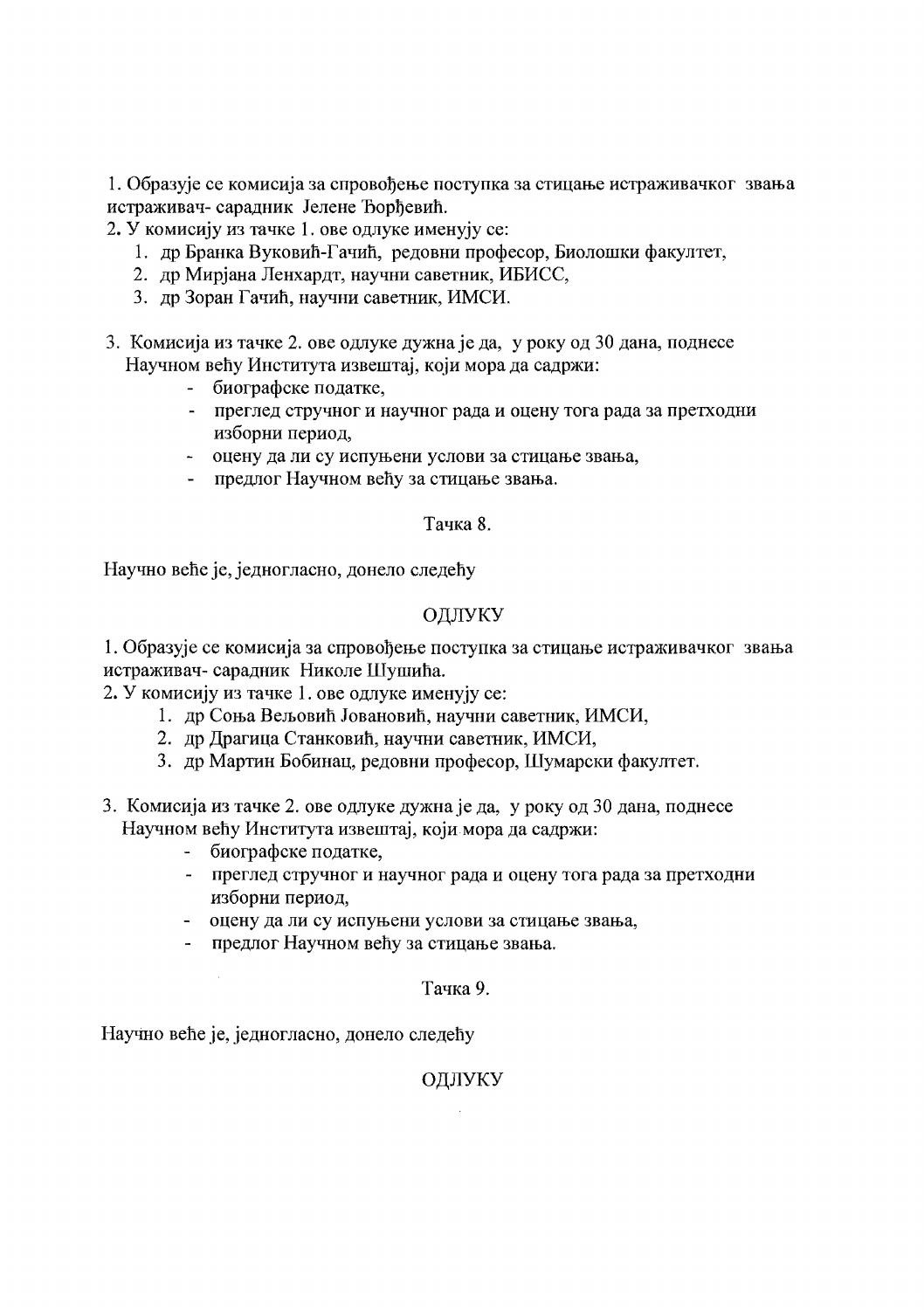1. Образује се комисија за спровођење поступка за стицање истраживачког звања истраживач- сарадник Александра Малешевића.

2. У комисију из тачке 1. ове одлуке именују се:

- 1. др Горан Бранковић, научни саветник, ИМСИ,
- 2. др Александар Радојковић, виши научни сарадник, ИМСИ,
- 3. др Милан Жунић, виши научни сарадник, ИМСИ.
- 3. Комисија из тачке 2. ове одлуке дужна је да, у року од 30 дана, поднесе Научном већу Института извештај, који мора да садржи:
	- биографске податке,
	- преглед стручног и научног рада и оцену тога рада за претходни изборни период,
	- оцену да ли су испуњени услови за стицање звања,
	- предлог Научном већу за стицање звања.

### Тачка 10.

Комисија у саставу: др Милољуб Луковић, научни саветник, ИМСИ, др Татјана Срећковић, научни саветник, ИМСИ, др Катарина Војисављевић, виши научни сарадник, ИМСИ поднела је извештај о испуњености услова Ненада Николића, за стицање звања стручни саветник.

Научно веће је, једногласно, донело следећу

## ОДЛУКУ О ИЗБОРУ У ЗВАЊЕ СТРУЧНИ САВЕТНИК

Утврђује се да Ненад Николић, дипломирани инжењер геологије, испуњава услове за избор у стручно звање стручни саветник.

Тачка 11.

Научно веће је, једногласно, донело следећу

# ОДЛУКУ

Покреће се поступак код Матичног научног одбора за биологију за утврђивање категорије објављених поглавља у монографији "Црвена књига фауне Србије -ПТИЦЕ" за др Стефана Скорића, вишег научног сарадника. Саставни део ове одлуке чине: Молба бр. 72/1 од 19.01.2021.године др Стефана Скорића.

 $\bar{z}$